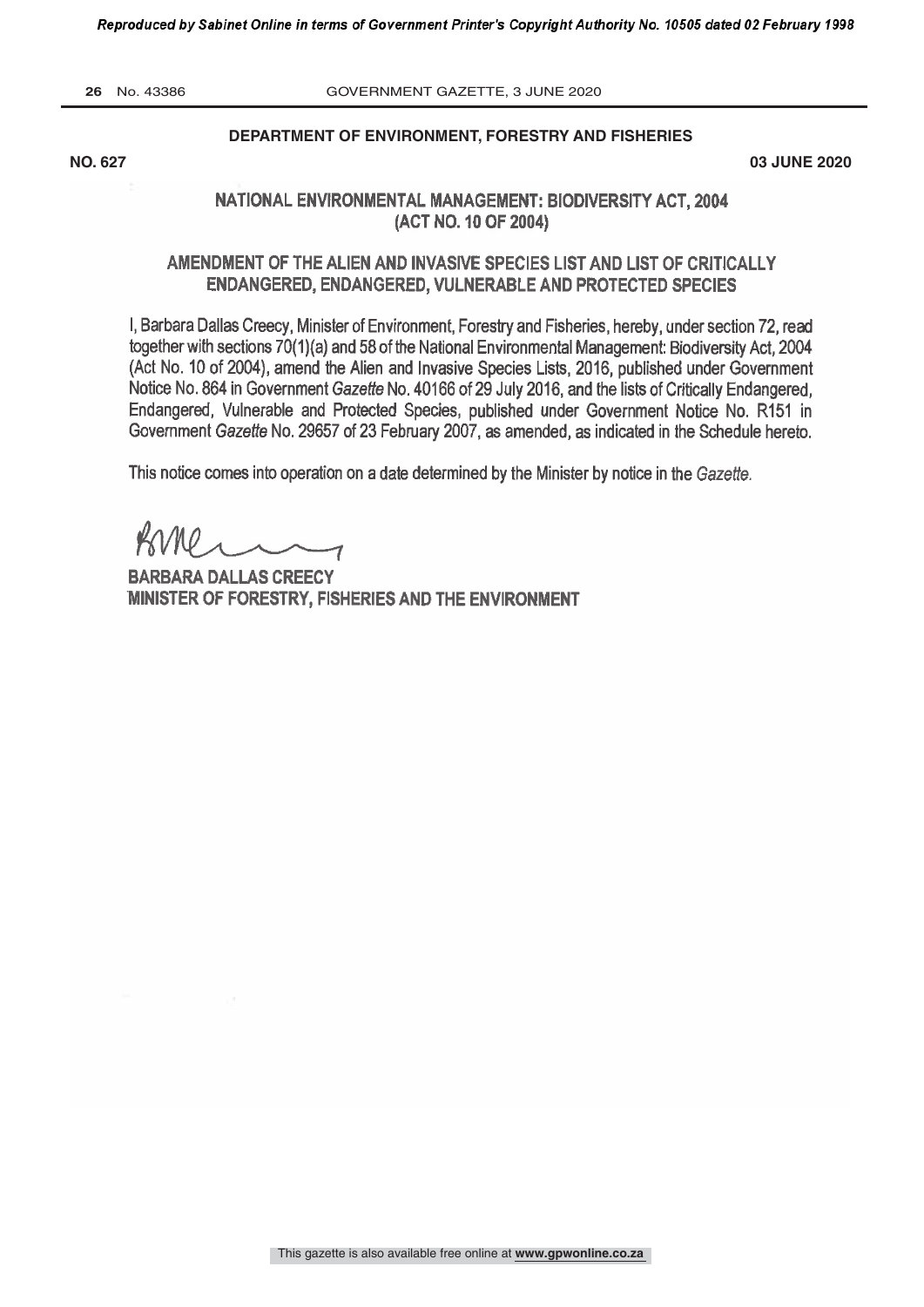## **SCHEDULE**

#### **Definitions**

 $1.$ In this Schedule unless the context requires otherwise-

"Biodiversity Act" means the National Environmental Management: Biodiversity Act, 2004 (Act No.10 of 2004)

"Rhinoceros Norms and Standards" means the norms and standards pertaining to the marking of rhinoceros and rhinoceros horn, and the hunting of rhinoceros for trophy hunting purposes, promulgated in terms of section 9 of the Biodiversity Act.

Amendment of the Alien and Invasive Species List, published Government Notice No. 864 Government Gazette No. 40166 of 29 July 2016, in terms of sections 70(1) of the Biodiversity Act

 $2<sub>1</sub>$ The Alien and Invasive Species list is hereby amended by the deletion of species No. 12, Diceros bicornis michaeli Zukowsky, 1965 (Black Rhinoceros (Kenya)) in List 3: National List of invasive Mammal Species of Notice 3: National List of Invasive Species in terms of section 70(1) of the **Biodiversity Act.** 

Amendment of the lists of critically endangered, endangered, vulnerable and protected species, published under Government Notice No. R. 151 in Government Gazette No. 29657 of 23 February 2007, as amended by Government Notice No. R1187 Government Gazette No. 30568 of 14 December 2007, in terms of section 56(1) of the Biodiversity Act

 $3.$ The following species is hereby inserted in the Category: Protected Species, Mammalia, of the lists of critically endangered, endangered, vulnerable and protected species, after Crocufa crocuta (Spotted Hyaena):

Scientific Name Diceros bicornis michaeli: Common Name Eastern black rhinoceros

## **Transitional Arrangements**

4. (1) A person who, immediately prior to the coming into operation of this notice, carries out a restricted activity involving a specimen of a Black Rhinoceros (Diceros bicornis michaeli) under a permit issued in terms of Chapter 5 of the Biodiversity Act, must, within three months after the coming into operation of this notice, apply for a permit in terms of Chapter 4 of the Biodiversity Act.

 $(2)$ A person who submitted an application for a permit in terms of Chapter 5 to carry out a restricted activity involving a specimen of a Black Rhinoceros (Diceros bicorni michaeli), must consider such an